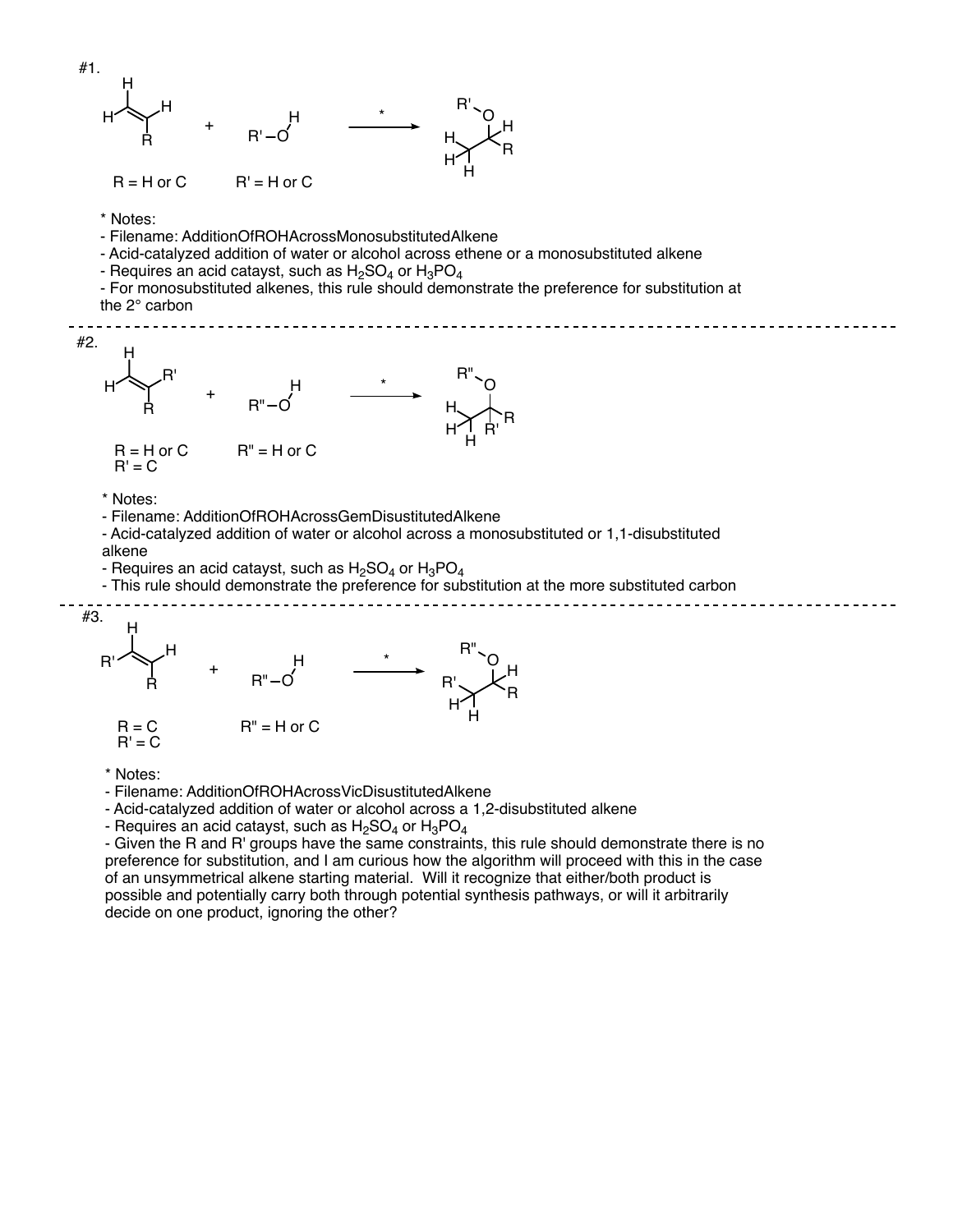

- Hydroboration of a monosubstituted or 1,1-disubstituted alkene

- For monosubstituted alkenes, this rule should demonstrate the preference for substitution at the less substituted carbon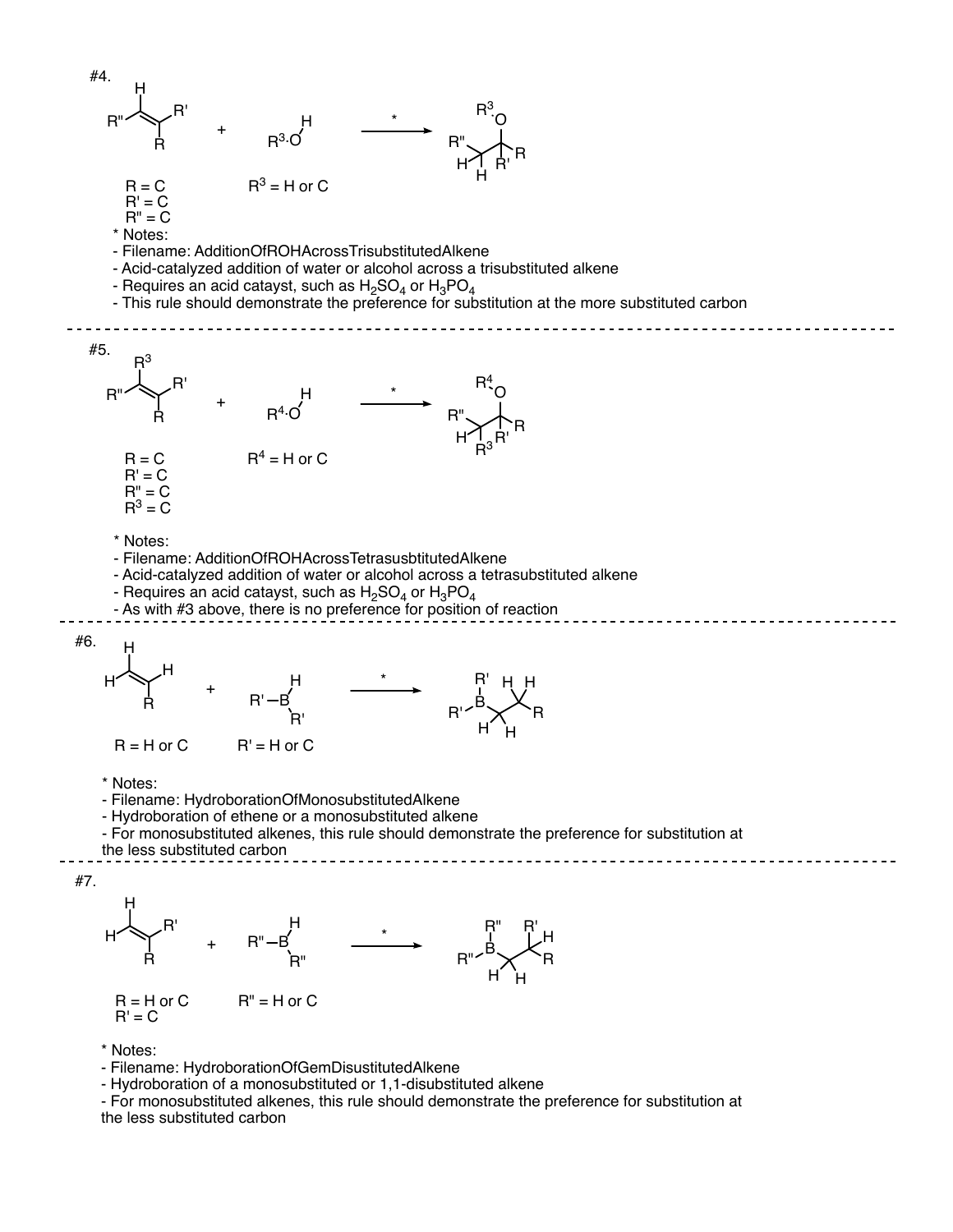

\* Notes:

- Filename: SulfonylationOfAlcohol

- Sulfonylation of an alcohol (which converts the oxygen into a suitable leaving group for substitution and elimination reactions)

- Requires a base to neutralize the HCl generated, but the identity of this base is inconsequential.